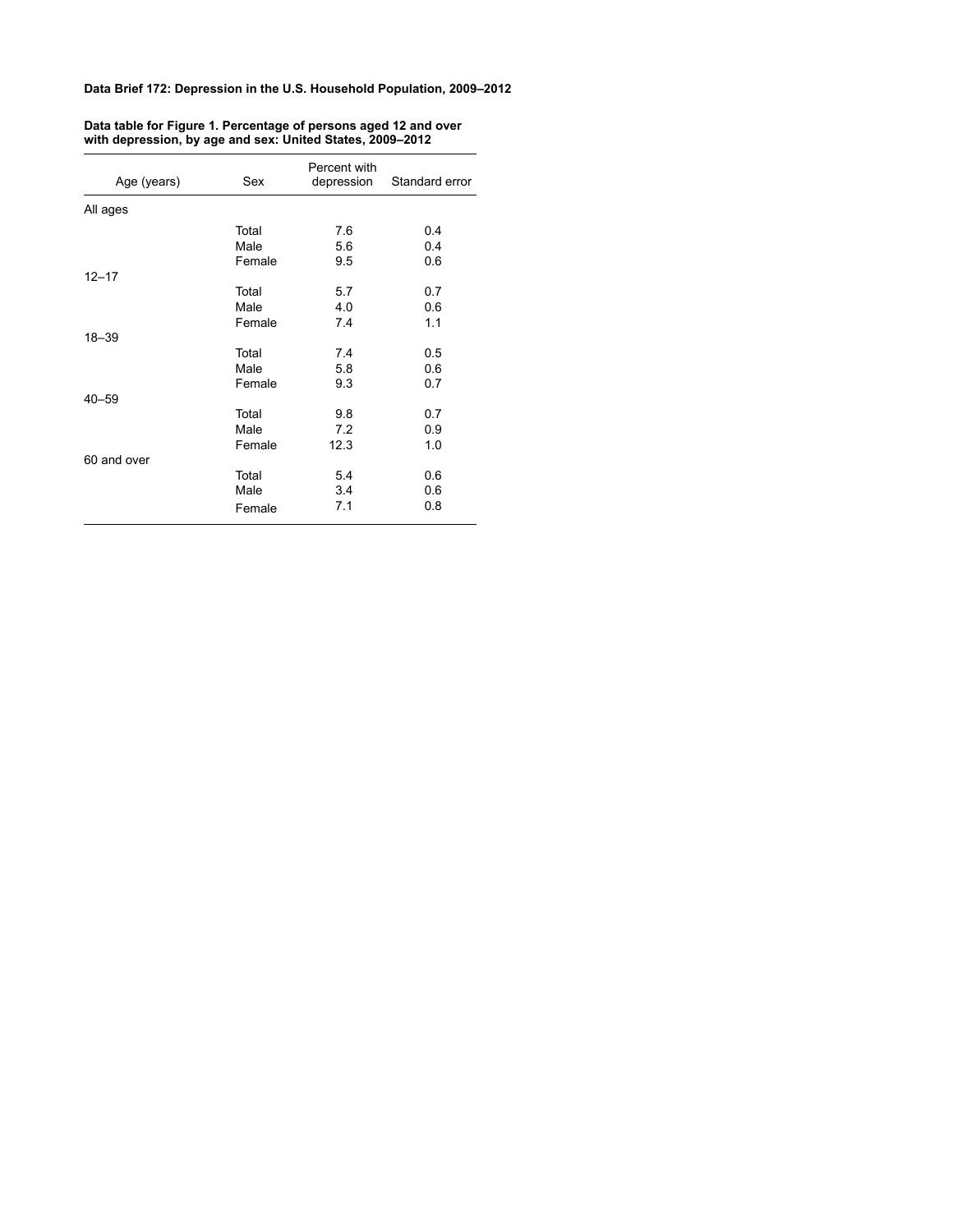| Race and ethnicity | Depressive<br>symptom<br>severity        | Percent                    | Standard error           |
|--------------------|------------------------------------------|----------------------------|--------------------------|
| All persons        |                                          |                            |                          |
|                    | No symptom<br>Mild<br>Moderate<br>Severe | 77.2<br>15.3<br>4.7<br>2.9 | 0.8<br>0.5<br>0.3<br>0.2 |
| Hispanic           |                                          |                            |                          |
|                    | No symptom<br>Mild<br>Moderate<br>Severe | 73.9<br>16.7<br>5.7<br>3.7 | 1.3<br>0.8<br>0.6<br>0.5 |
| Non-Hispanic black |                                          |                            |                          |
|                    | No symptom<br>Mild<br>Moderate<br>Severe | 73.2<br>17.1<br>5.6<br>4.1 | 1.0<br>0.7<br>0.4<br>0.5 |
| Non-Hispanic white |                                          |                            |                          |
|                    | No symptom<br>Mild<br>Moderate<br>Severe | 78.5<br>14.6<br>4.3<br>2.6 | 1.0<br>0.7<br>0.4<br>0.3 |

### **Data table for Figure 2. Percentage of persons aged 12 and over by depressive symptom severity and race and Hispanic origin: United States, 2009–2012**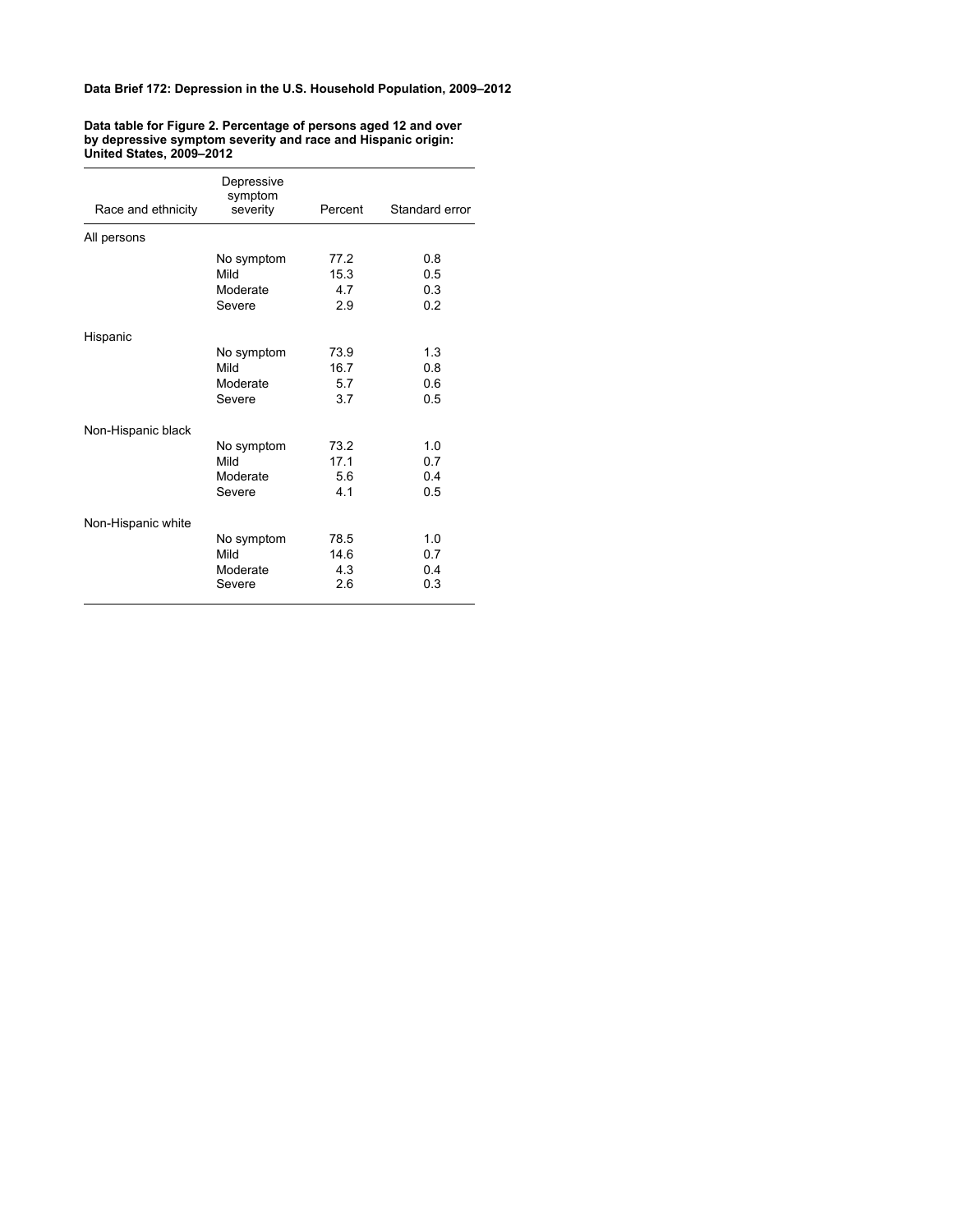**Data table for Figure 3. Percentage of persons aged 12 and over with depression, by poverty status and race and Hispanic origin: United States, 2009–2012**

| Race and ethnicity | Poverty status            | Percent with<br>depression | Standard error |
|--------------------|---------------------------|----------------------------|----------------|
| Total              |                           |                            |                |
|                    | Below poverty level       | 15.4                       | 1.0            |
|                    | At or above poverty level | 6.2                        | 0.4            |
| Hispanic           |                           |                            |                |
|                    | Below poverty level       | 134                        | 1.5            |
|                    | At or above poverty level | 7.6                        | 0.9            |
| Non-Hispanic black |                           |                            |                |
|                    | Below poverty level       | 16.4                       | 1.3            |
|                    | At or above poverty level | 7.3                        | 0.6            |
| Non-Hispanic white |                           |                            |                |
|                    | Below poverty level       | 16.5                       | 1.6            |
|                    | At or above poverty level | 5.9                        | 0.5            |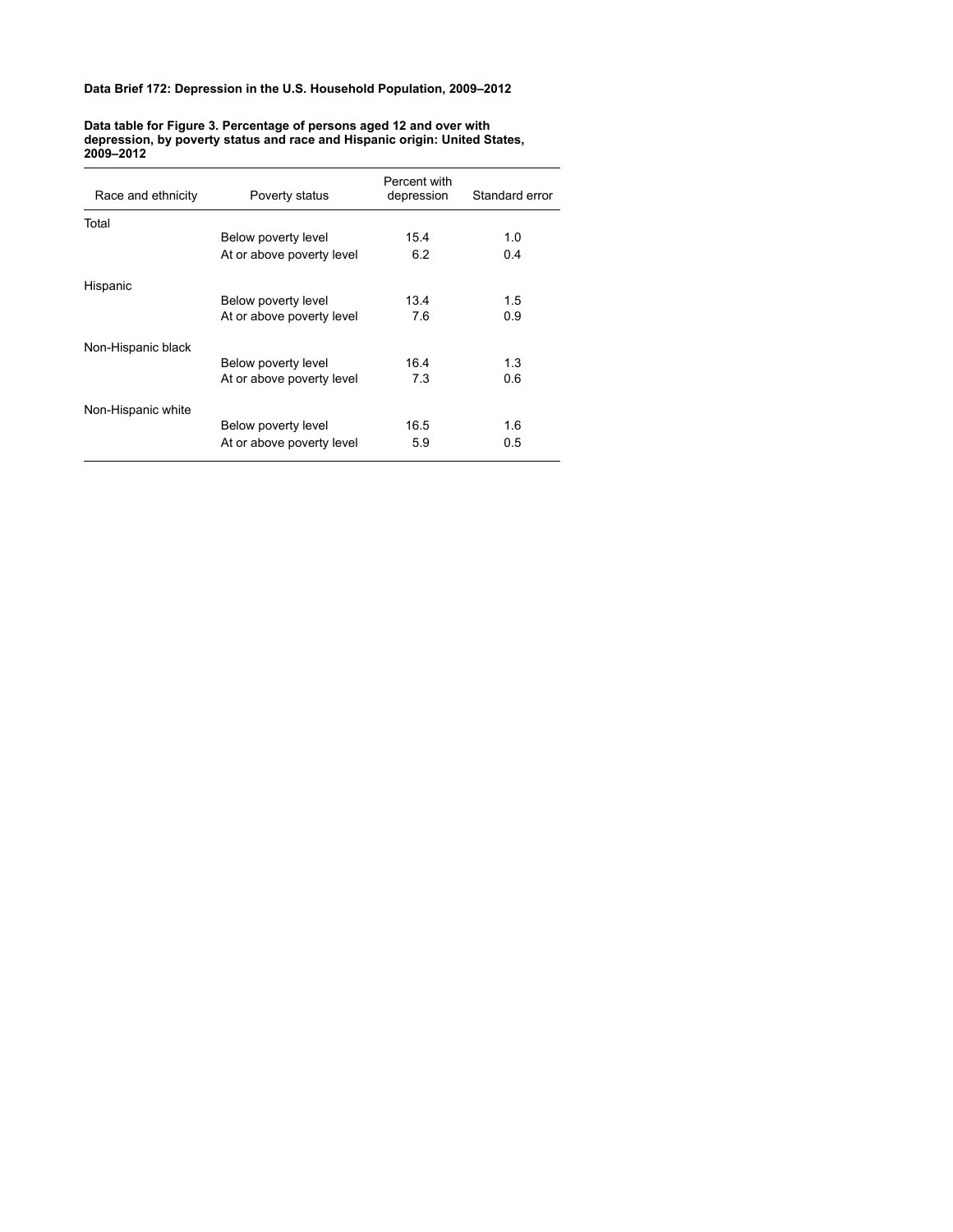| Depressive symptom<br>severity | Extent of<br>difficulty | Percent<br>reporting<br>difficulty | Standard error |
|--------------------------------|-------------------------|------------------------------------|----------------|
| Mild                           |                         |                                    |                |
|                                | Any (total)             | 45.7                               | 2.2            |
|                                | Some                    | 41.8                               | 2.1            |
|                                | Serious                 | 3.9                                | 0.5            |
| Moderate                       |                         |                                    |                |
|                                | Any (total)             | 73.8                               | 2.5            |
|                                | Some                    | 58.0                               | 2.3            |
|                                | Serious                 | 15.8                               | 1.4            |
| Severe                         |                         |                                    |                |
|                                | Any (total)             | 88.0                               | 2.5            |
|                                | Some                    | 45.2                               | 3.4            |
|                                | Serious                 | 42.8                               | 3.2            |
|                                |                         |                                    |                |

**Data table for Figure 4. Percentage of persons aged 12 and over reporting difficulty with work, home, or social activities due to depressive symptoms, by severity: United States, 2009–2012**